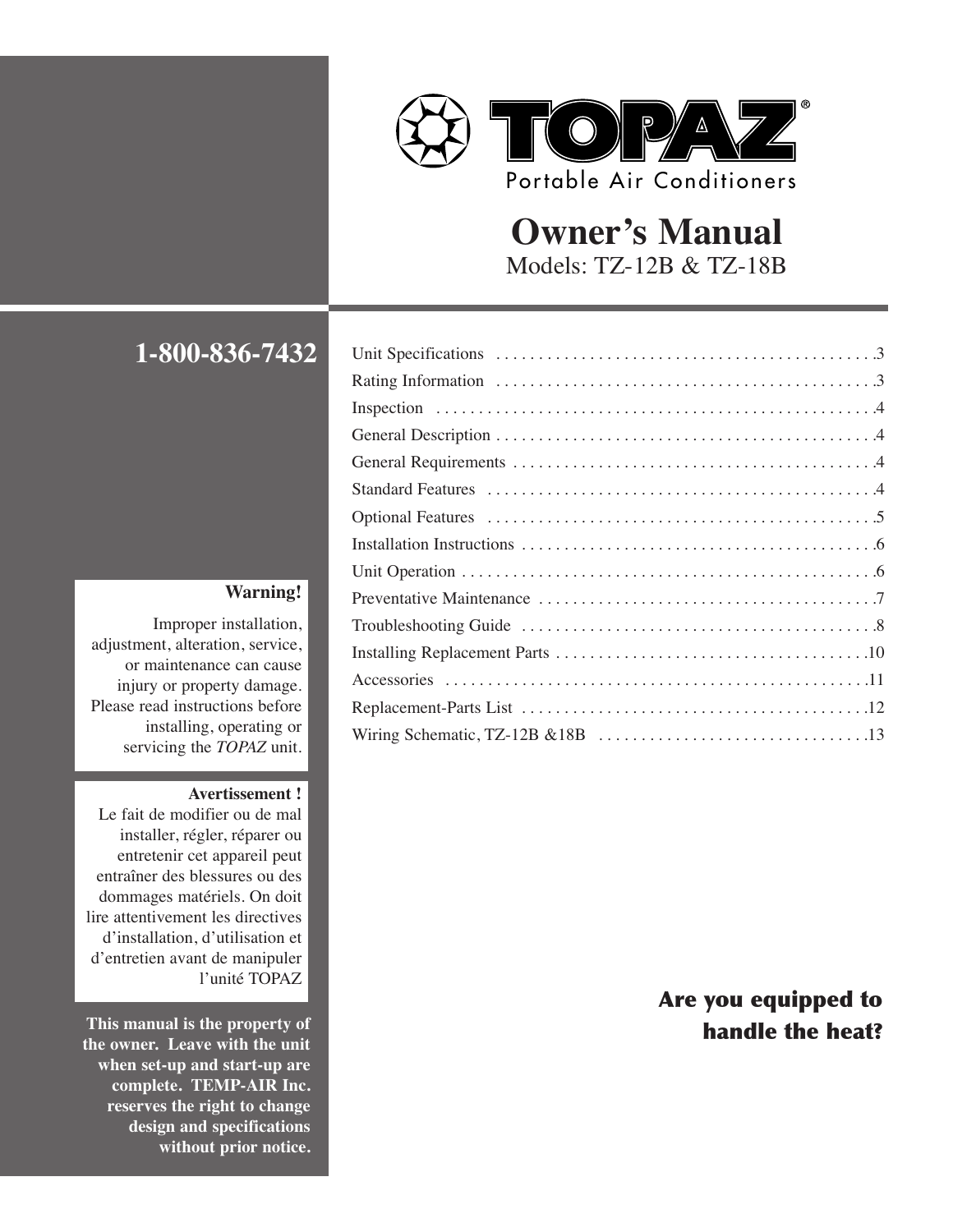## **Vnit Specifications Rating Information**



| <b>SPECIFICATIONS</b>                      | $TZ-12B$                | <b>TZ-18B</b>           |
|--------------------------------------------|-------------------------|-------------------------|
| <b>Cooling Capacity, BTU/hr1</b>           | 11,900                  | 17,300                  |
| power supply <sup>2</sup> Volts/ph/Hz/amps | 115/1/60/15             | 115/1/60/15             |
| <b>Thermostat control</b>                  | Mechanical <sup>3</sup> | Mechanical <sup>3</sup> |
| <b>Metering device</b>                     | <b>TX Valve</b>         | <b>TX Valve</b>         |
| Total power consumption, kW                | 1.4                     | 1.4                     |
| <b>Current consumption, amps</b>           | 11.9                    | 12.0                    |
| <b>Recommended circuit amps</b>            | 15.0                    | 15.0                    |
| <b>NEMA plug type</b>                      | $5-15P$                 | $5-15P$                 |
| <b>Evaporator CFM, free discharge</b>      | 350                     | 500                     |
| <b>Condenser CFM</b>                       | 500                     | 1,000                   |
| Maximum esp, in wc                         | 0.10                    | 0.10                    |
| Maximum duct length, ft                    | 40                      | 40                      |
| Condensate-pump head, ft                   | 15                      | 15                      |
| Operating limits, (min-max) °F             | 65-105                  | 65-110                  |
| Sound level, dB                            | 57                      | 61                      |
| R-410-A charge, oz                         | 28                      | 46                      |
| I x w x h, in                              | 28 x 19 x 38            | 28 x 22 x 46            |
| Weight, net wt/shipping wt, lb             | 155/198                 | 221/279                 |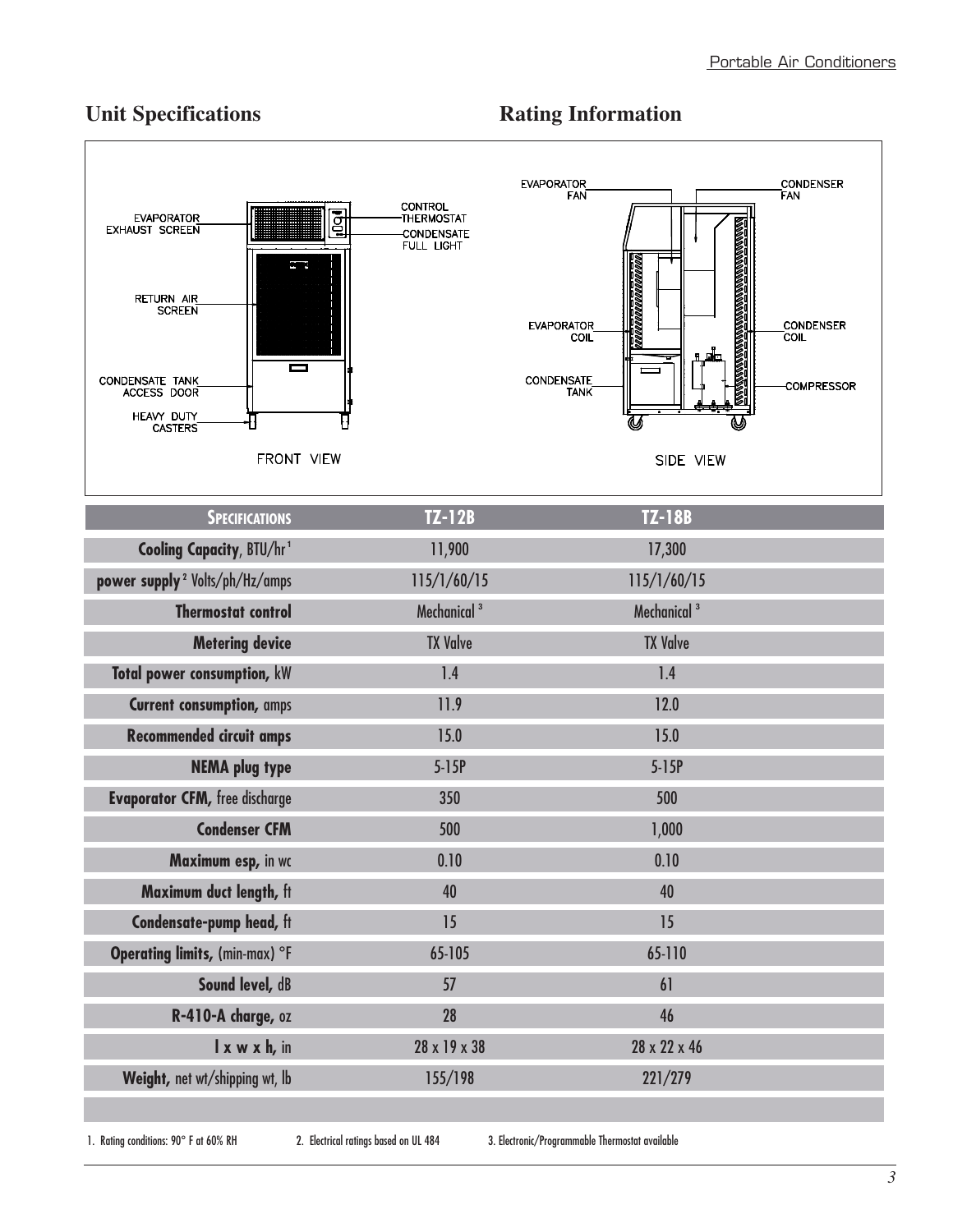## **Inspection**

- 1. Inspect unit on delivery.
- 2. Report any damage to the delivery carrier.
- 3. Request a written inspection report from the Claims Inspector to substantiate claim.
- 4. File claims with the delivery carrier.
- 5. Compare unit received with description of product ordered.

## **General Description**

Topaz Portable Air Conditioners are designed to spot cool industrial, commercial, institutional, and construction sites. These Two models provide 11,900 to 17,300 BTU/hr. Options include discharge nozzles to direct conditioned air precisely where needed, and flexible duct to transfer condenser hot air either outside or to an adjacent area.

Topaz Portable Air Conditioners are completely selfcontained and housed within an insulated cabinet. The unit's exterior is constructed of galvanized steel and protected with a tough powder-coated, polyester finish. All models are equipped with standard heavy-duty casters for portability.

## **General Requirements**

Topaz Portable Air Conditioners are designed for ease of operation and rugged dependability. Follow installation and maintenance instructions completely. Fill out and return the warranty registration card within 30 days of purchase to register the warranty or register online at www.gotopaz.com.

## **Standard Features**

## **Serviceability**

The only normal service required for Topaz Portable Air Conditioners is the periodic replacement of the filters and cleaning of the coil surfaces if they become dirty. Both of these items can be accessed by removing the inlet grills on the front and back of the unit. Pull on the handle near the bottom of the grills; pull the bottom away from the unit a few inches and lower the panel until the tabs on top are clear of the casing and remove the panel.

The condensate tank will need to be emptied on a regular basis. The tank and the high pressure switch reset can be accessed by sliding out the bottom drawer.

If more in-depth service is required, Topaz Portable Air Conditioners have a hinged, latched door to access most of the electrical controls including:

- Control voltage transformer
- Compressor and blower contactors
- Delayed start timer
- Float switch relay

Service ports for the refrigerant circuit can be accessed through the access panel on the left side of the unit. Access to any other component requires the removal of



the top and the left and/or right sides. **High-Pressure Safety Switch**

All models feature a manual reset, high-pressure switch. If refrigeration circuit pressure exceeds control limits, power shuts off to protect the compressor and other critical components.

**Note:** Wait four minutes to restart unit after highpressure safety switch trips.

## **Freeze Protection Control**

The TZ-12B and 18B models are equipped with an automatic freeze protection control. This control turns the compressor off if moisture on the evaporator coil freezes and blocks the coil. Normal cooling operation resumes when the temperature of the coil rises and the ice melts.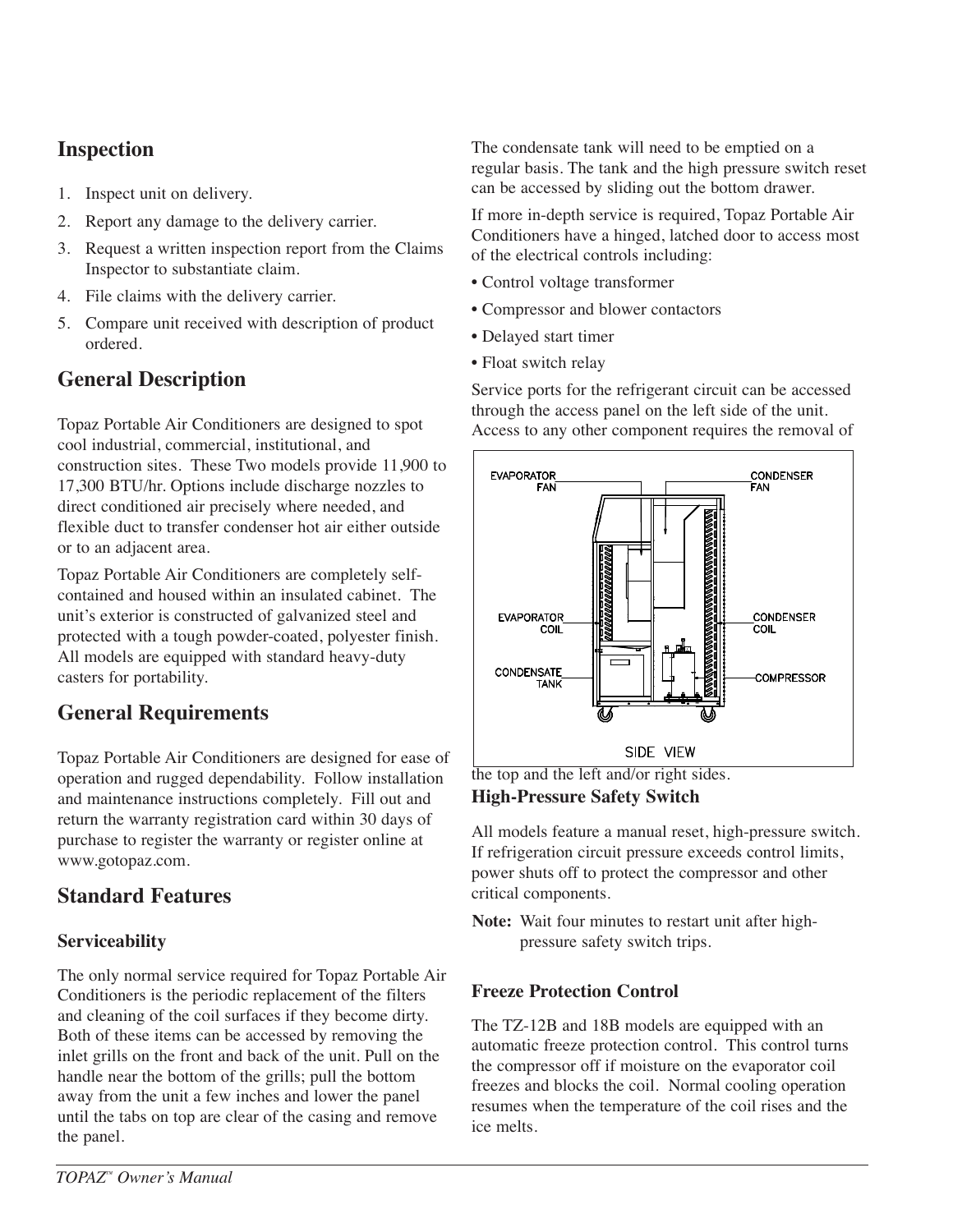### **Short Cycle Protection Timer**

The TZ-12B and 18B models are equipped with a short cycle protection timer. The timer provides a five-minute delay before the refrigerant compressor restarts. Under normal conditions, no adjustments are necessary.

## **Manual Temperature-Control System**

The manual temperature control system allows you to set the desired temperature by simply rotating the COOL/COOLER dial either left or right. The supply air fan can be set to run continuously whether the cooling circuit cycle is on and off, or can be set to cycle on and off with the cooling circuit.



## **Filter**

All units are equipped with removable disposable filters, located behind the return air grilles for both the condenser and evaporator coils. The filters should be replaced when they are dirty. Filters should always be installed when the unit is operating to keep the coils clean and efficient.

## **Condensate Tank:**

A five gallon polyethylene tank in the lower-front compartment of the unit collects evaporator coil condensate moisture. When full, a magnetic float activates a relay that turns the refrigeration circuit OFF and illuminates the condensate tank-full light on the front of the unit. To empty the tank pull the front access drawer open and remove the tank. Empty the tank, replace it in the drawer with the molded handle facing the front of the drawer and slide back in place, and restart.

Note: The unit will not operate unless the tank is drained periodically. An optional condensate pump is available for continuous operation.

## **Optional Features**

### **Condenser Duct**

Condenser discharge air can be removed from the conditioned space with flexible duct. Use 40-ft maximum for all models. Allow six feet for every 90° bend. Do not exceed 0.10-in wc external static pressure at the condenser.

#### **Ceiling-Panel Duct Kit**

A ceiling-panel duct kit comes complete with flexible duct and a 2-ft by 2-ft ceiling-tile adapter which allows condenser air to be vented to the plenum area above a suspended ceiling.

#### **Discharge Nozzle Kit**

A dual-nozzle, discharge-air assembly optimizes the ability to direct cool air precisely where needed. The flexible nozzles are attached to a mounting plate that fits over the evaporator-air grille. See Accessory Information on page 11 for proper sizing.

## **Condensate Pump**

A condensate pump automatically drains the condensate pan by removing evaporator-coil water allowing continuous operation. The pump is connected to the condensate drain and to the air conditioner's power supply. A hose runs from the unit to a convenient drain or outdoor location.

## **Cord Kit (LCDI) (TZ-12B, 18B)**

The LCDI cord set provides both personal shock as well as cord arcing and fire protection. Use the LCDI cord kit provided by TEMP-AIR, Inc.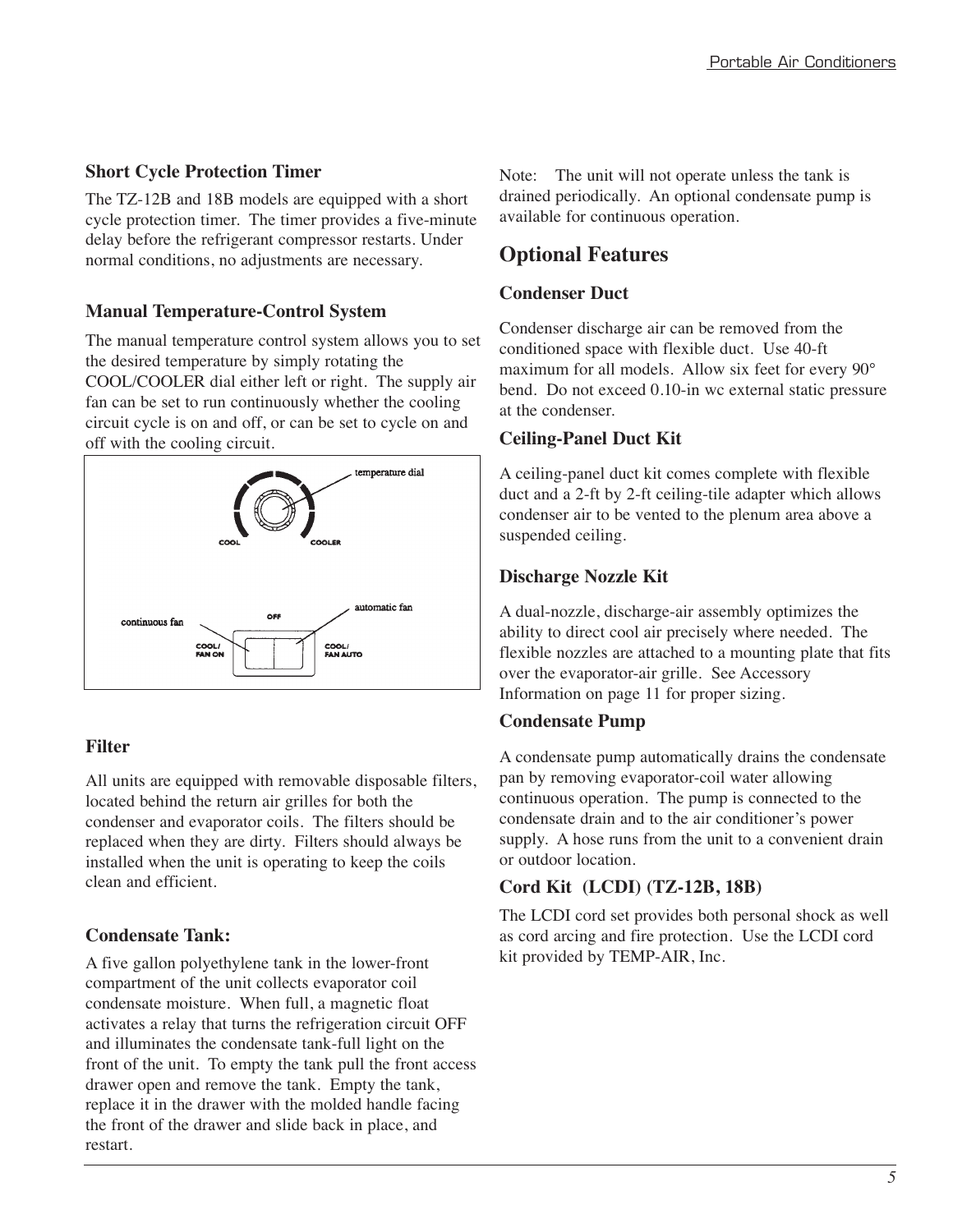## **Installation Instructions**

#### **Before Installing**

Check unit for damage. Air conditioners are inspected at the factory. If any damage has occurred, save the packaging and file a claim with the delivering carrier within fifteen working days. *TOPAZ* requires minimal installation. Plug unit in proper NEMA receptacle, and it begins to cool immediately.

|                                        | Model Plug-Configuration Receptacle |            |
|----------------------------------------|-------------------------------------|------------|
| <b>TZ-12B</b><br><b>TZ-18B</b><br>115V | 15A/115V<br>$NEMA$ 5-15P            | NEMA 5-15R |

## **Electrical Supply**

Determine the proper power by checking unit's rating plate. Refer to the Specifications section on page 3 for voltage and fuse requirements. Use wall outlets and receptacles found in the table below.

Operating unit on improper voltages voids the warranty.

**Note:** Extension cords may be used if rated at a minimum 120-V, 20-amp for models TZ-12B and TZ-18B. Extension cords must be fitted with the appropriate grounding-type attachment plug. Use 25-ft maximum length extension.

## **Unit Operation**

#### **Fan**

- 1. Place unit on level surface.
- 2. Plug unit in.
- 3. Press the COOL/FAN on switch for continuous fan operation. The cooling circuit will cycle on and off.

Press the COOL/FAN AUTO switch for cycling the fan operating on and off with the cooling circuit.

## **Cooling Cycle**

- 1. Set the desired temperature by adjusting the COOL-COOLER dial from 68º-115º
- **Note:** Wait 4 minutes between turning cooling mode off and on.

## **Preventative Maintenance**

*TOPAZ* provides maximum performance and reliability with minimum maintenance. The refrigeration and electrical circuits of the system should be serviced by qualified technicians only. To prolong the life of the unit, perform regular maintenance as described below.

#### **Blower Motors**

The blower motor has permanently lubricated ball bearings and requires no relubrication. Inspect fan for buildup of dirt on blades. Clean as needed.

#### **Filters**

Dirty filters cause the unit to operate at reduced efficiences. Inspect both evaporator and condenser air filters every six weeks, or more, if operating in a dirty environment. The filters are located behind the air inlet grilles on the front and back of the unit. Remove the grilles by pulling the bottom of each grill outward using the handle located near the bottom of the panels. When the bottom of the panel is clear of the unit casing, it can be lowered several inches, which will disengage tabs at the top of the panel from slots in the casing. At this point the panel can be removed. The filters are visible at this point but still retained by four clips. Use a screwdriver to loosen the screws securing the clip, so the clips rotate downward, clear of the filter. Remove the filter and replace with a clean one reversing the above procedure.

Do not operate the unit without filters. Doing so will cause the coil to become dirty faster, and may require professional cleaning.

## **Coil Cleaning**

Evaporator and condenser coils can be cleaned using compressed air.

## **Condensate Pump**

- 1. Disconnect unit from power source before attempting to service or remove any component.
- 2. Be sure floats move freely. Clean as necessary.
- 3. Remove floats and check for obstructions. Clean as needed.
- 4. Clean tank with warm water and mild soap when mineral deposits are visible.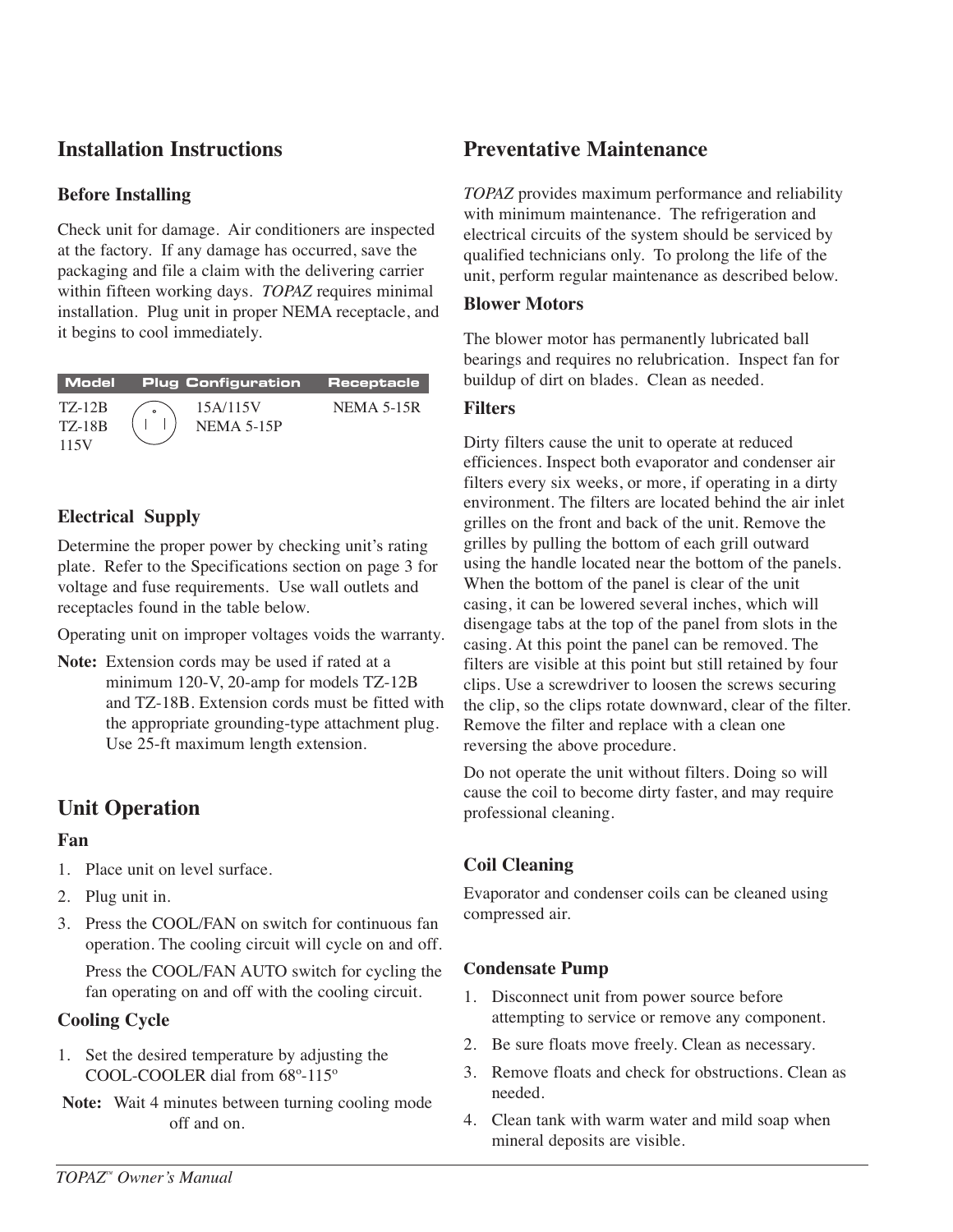- 5. Check inlet and outlet piping. Clean as necessary. Be sure there are no kinks in the lines that can inhibit flow.
- 6. Exterior of the unit can be cleaned with a damp cloth. Do not allow water to enter condenser fan outlet or the thermostat.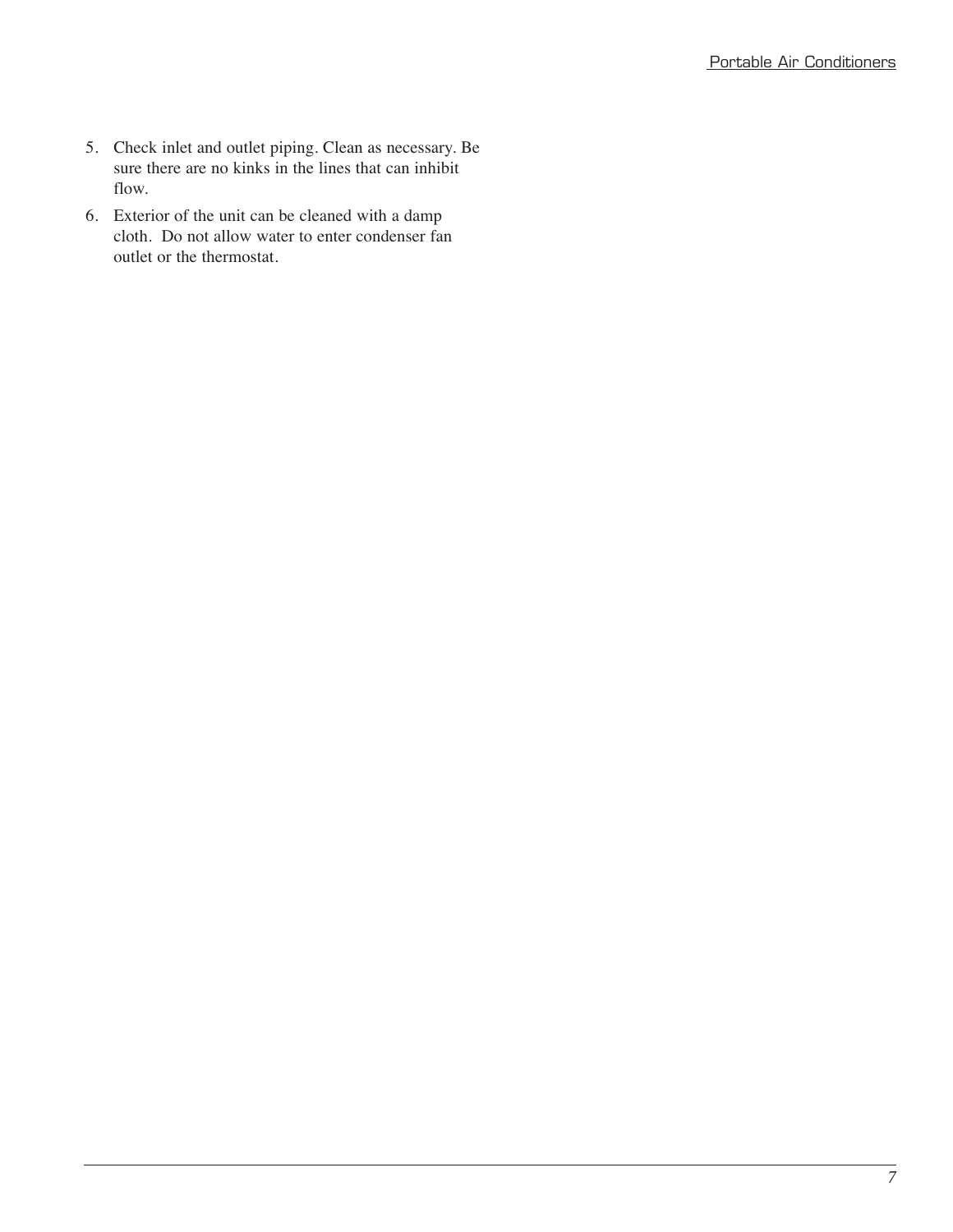## **Troubleshooting Guide**

Service, other than routine maintenance, should be performed by a qualified electrical and refrigeration professional.

| <b>Problem</b>                                        | <b>Cause</b>                          | <b>Remedy</b>                                                                                               |  |
|-------------------------------------------------------|---------------------------------------|-------------------------------------------------------------------------------------------------------------|--|
| Unit does not run                                     | Power interruption                    | Check external power supply. Look for blown<br>fuses or tripped circuit breakers. Reset or replace.         |  |
|                                                       | Thermostat inoperable                 | Setting may be too high. Check and reset.<br>Thermostat may be out of calibration or<br>defective. Replace. |  |
|                                                       | <b>Electrical Panel</b>               | Check output of transformer.                                                                                |  |
|                                                       | -24-Volt transformer defective        | If not supplying 24 volts, replace.                                                                         |  |
|                                                       | -Contactor coil defective             | Replace.                                                                                                    |  |
|                                                       | -Contacts stuck open, burned or dirty | Correct or change.                                                                                          |  |
|                                                       | -Wires loose                          | Tighten connections.                                                                                        |  |
| Evaporator fan runs,                                  | Low voltage                           | Check power supply for voltage outside                                                                      |  |
| but compressor and<br>condenser fan does<br>not start |                                       | the range of 106 to 126-V on 115-V<br>units.                                                                |  |
|                                                       | Thermostat                            | Examine control unit for loose wires and<br>tighten. Wait four minutes before re-starting.                  |  |
|                                                       | High-pressure control switch          | Replace condenser coil filter.                                                                              |  |
|                                                       | turning unit off                      | Clean condenser discharge screen.                                                                           |  |
|                                                       |                                       | Check for defective condenser fan motor.                                                                    |  |
|                                                       |                                       | Replace if necessary.                                                                                       |  |
|                                                       |                                       | Restricted duct.                                                                                            |  |
|                                                       |                                       |                                                                                                             |  |
|                                                       | Short cycle timer not timed out       | Wait 5 min for timer to allow compressor to restart.                                                        |  |
|                                                       | Compressor contactor open or burned   | Replace.                                                                                                    |  |
|                                                       | Refrigerant leak - no freon           | Locate leak and repair. Evacuate unit<br>and recharge.                                                      |  |
|                                                       | Loose or defective wires,             | Check for loose or shorted conductors. Secure                                                               |  |
|                                                       |                                       | contact between wires and connectors. Repair<br>or replace as necessary.                                    |  |
|                                                       | Defective compressor                  | Check for shorts, opens, and grounds.                                                                       |  |
|                                                       |                                       | Compressor replacement should be done by a<br>service technician.                                           |  |
|                                                       | Condensate tank-full                  | Empty tank and replace.<br>(See pg. 5 - condensate tank)                                                    |  |
|                                                       | Red indicator light defective         | Check tank, if full, remove tank, empty and                                                                 |  |
|                                                       |                                       | replace. If unit comes back on replace defective                                                            |  |
|                                                       |                                       | light. (See pg. $10$ )                                                                                      |  |
|                                                       | Shorted or open run capacitor(s)      | Replace.                                                                                                    |  |
|                                                       | Condensate jumper plug or condensate  | Unit must have either condensate pump                                                                       |  |
|                                                       | pump not installed                    | or condensate jump plug installed to<br>operate unit.                                                       |  |
| Compressor runs,<br>but fan does not run              | Open fan motor coil circuit           | Replace fan motor.                                                                                          |  |
|                                                       | Shorted or open fan-motor capacitor   | Replace capacitor.                                                                                          |  |
|                                                       | Loose or defective wires              | Trace and repair.                                                                                           |  |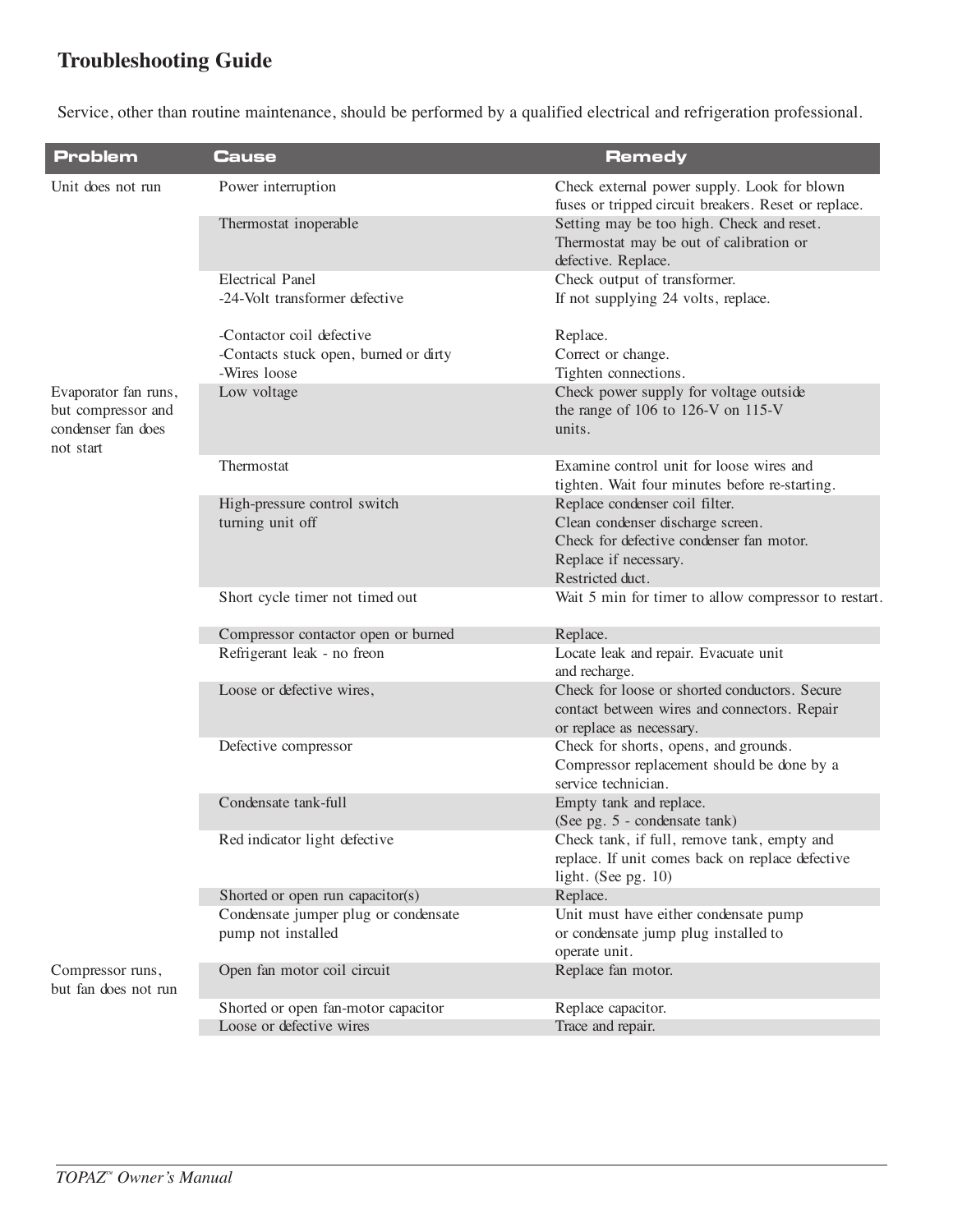| <b>Problem</b>                                  | Cause                                                   | <b>Remedy</b>                                                                                                                                                                                      |
|-------------------------------------------------|---------------------------------------------------------|----------------------------------------------------------------------------------------------------------------------------------------------------------------------------------------------------|
| Insufficient cooling                            | Insufficient airflow through evaporator<br>coil due to: | See Preventive Maintenance section of this manual.                                                                                                                                                 |
|                                                 | -Dirty air filter in unit                               | -Replace filter.                                                                                                                                                                                   |
|                                                 | -Dirty evaporator coil                                  | -Clean coil with a vacuum cleaner and hose.                                                                                                                                                        |
|                                                 | -Ice on evaporator coil                                 | -Defrost. Run on fan only.                                                                                                                                                                         |
|                                                 | -Obstructed air intake                                  | -Remove obstruction.                                                                                                                                                                               |
|                                                 | -Low refrigerant                                        | -Repair leak in system.                                                                                                                                                                            |
|                                                 | Unit improperly sized                                   | Check to assure unit is sized for load.                                                                                                                                                            |
|                                                 |                                                         | Add supplemental unit if required.                                                                                                                                                                 |
| Noisy operation                                 | Copper tubing vibrating                                 | Adjust by bending slightly to firm position.                                                                                                                                                       |
|                                                 |                                                         | Segregate tubes touching cabinet or each other.                                                                                                                                                    |
|                                                 | Loose cabinet or internal component                     | Check and tighten loose screws.                                                                                                                                                                    |
|                                                 | Machine vibrating - out of level                        | Level unit base.                                                                                                                                                                                   |
|                                                 | Blower motor bearing defective                          | Replace blower motor.                                                                                                                                                                              |
| Water leaks from pan                            | Leaky drain pan                                         | Replace pan.                                                                                                                                                                                       |
|                                                 | Drain plugged                                           | Check and clear obstruction.                                                                                                                                                                       |
|                                                 | Loose evaporator, drain, or condensate<br>pump hose     | Tighten connections.                                                                                                                                                                               |
|                                                 | Defective condensate pump or excessive<br>lift on pump  | If elevation exceeds 20-ft, a larger pump is<br>required. Pump does not operate properly if<br>combination of lift height and length of drain<br>line exceeds 20-ft.<br>Change pump, if defective. |
|                                                 | Unit not on level surface.                              | Level.                                                                                                                                                                                             |
| Evaporator coil freezing<br>and shuts unit down | Evaporator exhaust screen obstructed                    | Remove obstruction.                                                                                                                                                                                |
|                                                 | Freeze protection control not operating<br>correctly    | Check that control is securely attached to<br>is in place. Check wiring connections to freeze<br>protection control                                                                                |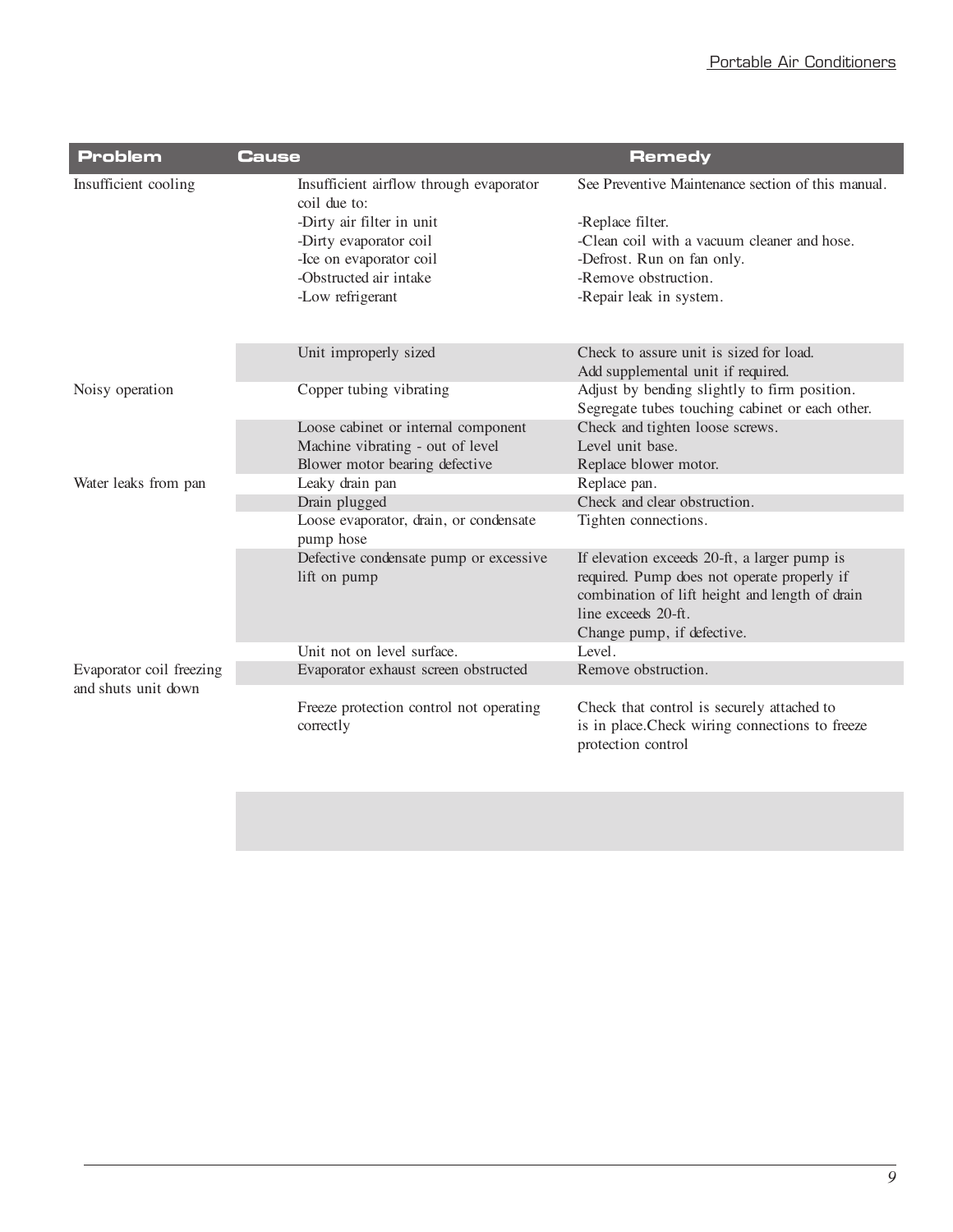## **Installing Replacement Parts**

### **Ceiling-Panel Duct Kit**

- 1. Secure one end of the duct to the ceiling-panel adapter and the other end over the unit's duct collar.
- 2. Place the ceiling-panel adapter under suspended ceiling panel's framework directly above unit.



#### **Condensate Pump**

- 1. Unplug unit from power source. Remove condensate tank and hose from drain pan.
- 2. Place condensate pump on condensate-tank shelf. Align holes in shelf with mounting slots in molded tank. Secure pump to condensate-tank shelf using two supplied sheet metal screws.
- 3. Remove electrical plug and jumper wire from receptacle located on bulkhead next to the service fittings.
- 4. Connect condensate pump's power plug to receptacle.
- 5. Install hose from drain pan to the pump inlet.
- 6. Remove plug from hole in side of unit.

7. Install drain hose from condensate-pump outlet through hole in side of unit to a convenient drain or outdoor location.

#### **Red Indicator Light**

- 1. To replace pilot light, disconnect wires from control panel, bend tinnerman clip holding light, and pull out.
- 2. Install new light, reversing the procedure.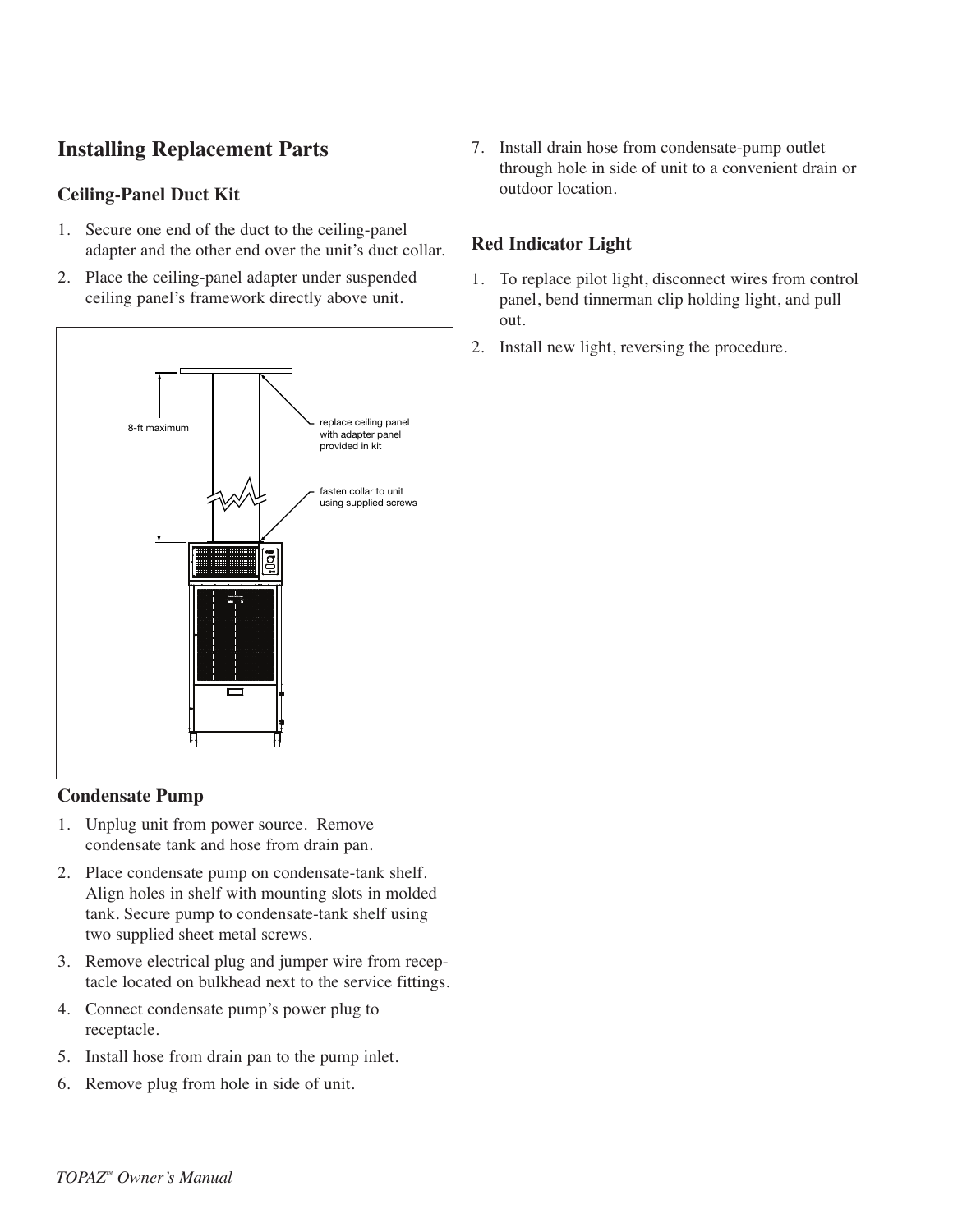## **Accessories**



| <b>Part</b>   | <b>Description</b>                            |
|---------------|-----------------------------------------------|
| $NK-1$        | two, 4-in nozzles with attachment kit, TZ-12B |
| $NK-2$        | two, 6-in nozzles with attachment kit, TZ-18B |
| $CK-1$        | 10-in ceiling discharge kit, TZ-12B           |
| $CK-3$        | 14-in ceiling discharge kit, TZ-18B           |
| $PC-1$        | condensate pump, 115 volt, TZ-12B and TZ-18B  |
| $CP-1B$       | 10-in condenser return-air plenum, TZ-12B     |
| $CP-2B$       | 14-in condenser return-air plenum, TZ-18B     |
| $EP-1B$       | 10-in evaporator return-air plenum, TZ-12B    |
| $EP-2B$       | 14-in evaporator return-air plenum, TZ-18B    |
| $DA-6B$       | 6-in cold-air supply duct adapter, TZ-12B     |
| <b>DA-10B</b> | 10-in cold-air supply duct adapter, TZ-18B    |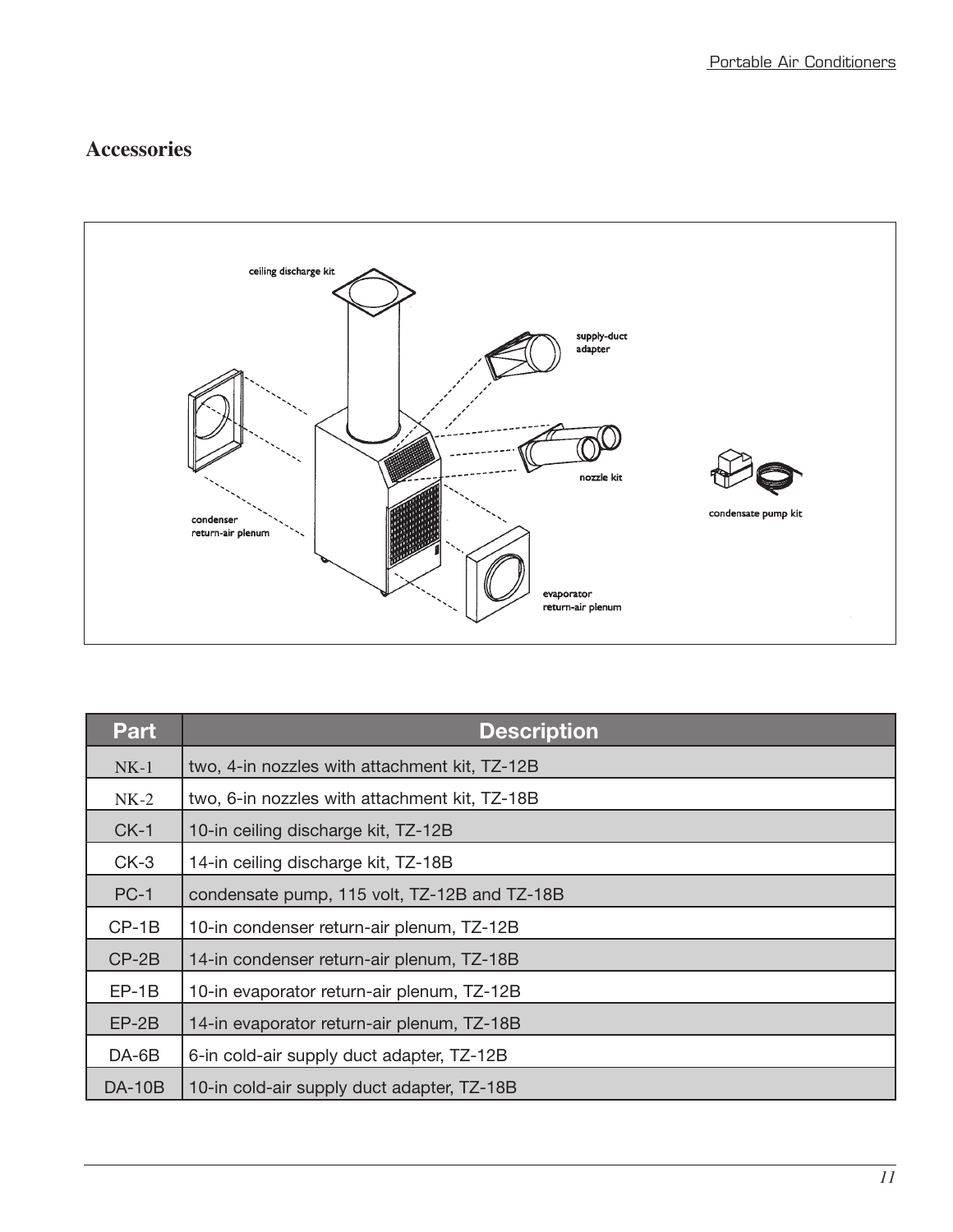# **Replacement parts List**

| <b>Description</b>                 | <b>Part Number</b> | <b>TZ-12B</b> | <b>TZ-18B</b> |
|------------------------------------|--------------------|---------------|---------------|
| service valve, 5/16-in             | 88400.284          |               |               |
| service valve, 1/2-in              | 88400.250          |               | $\bullet$     |
| filter drier                       | 83201.043          | $\bullet$     | $\bullet$     |
| expansion valve                    | 88400.477          | $\bullet$     |               |
|                                    | 88400.478          |               | $\bullet$     |
| evaporator blower & motor assembly | 83100.102          | $\bullet$     |               |
|                                    | 83100.159          |               | $\bullet$     |
| condenser blower & motor assembly  | 83100.116          | $\bullet$     |               |
|                                    | 83100.205          |               | $\bullet$     |
| compressor                         | 82200.023          | $\bullet$     |               |
|                                    | 82200.028          |               | $\bullet$     |
| evaporator-motor capacitor         | 85601.713          | $\bullet$     |               |
|                                    | 85601.724          |               | $\bullet$     |
| condenser-motor capacitor          | 85601.724          | $\bullet$     |               |
|                                    | 85601.733          |               | $\bullet$     |
| compressor-motor capacitor         | 85601.716          | $\bullet$     |               |
|                                    | 85601.722          |               | $\bullet$     |
| supply cordset                     | 82900.254          | $\bullet$     | $\bullet$     |
| control transformer                | 88000.043          | $\bullet$     | $\bullet$     |
| fan contactor                      | 87300.242          | $\bullet$     | $\bullet$     |
| red indicator light                | 80700.051          | $\bullet$     | $\bullet$     |
| ON-OFF-AUTO switch                 | 87500.144          | $\bullet$     | $\bullet$     |
| filter door latch                  | 84900.044          | $\bullet$     | $\bullet$     |
| door handle                        | 84900.004          | $\bullet$     | $\bullet$     |
| evaporator filter                  | 83200.201          | $\bullet$     |               |
|                                    | 83200.203          |               | $\bullet$     |
| condenser filter                   | 83200.200          | $\bullet$     |               |
|                                    | 83200.202          |               | $\bullet$     |
| evaporator coil                    | 81400.343          | $\bullet$     |               |
|                                    | 81400.341          |               | $\bullet$     |
| condenser coil                     | 81400.344          | $\bullet$     |               |
|                                    | 81400.342          |               | $\bullet$     |
| 3-in caster, (2) per unit          | 81000.051          | $\bullet$     | $\bullet$     |
| 3-in swivel caster, (2) per unit   | 81000.050          | $\bullet$     | $\bullet$     |
| high pressure switch               | 87500.424          | $\bullet$     | $\bullet$     |
| manual thermostat                  | 87800.102          | $\bullet$     | $\bullet$     |
| thermostat knob                    | 82000.081          | $\bullet$     | $\bullet$     |
| condensate tank                    | 99900.717          |               |               |
| spring clip, 3/8-in                | 83100.030          | $\bullet$     |               |
| latch - snap in door               | 84900.054          | $\bullet$     | $\bullet$     |
| freeze protection control          | 87800.090          | $\bullet$     | $\bullet$     |
| drain pan                          | 84600.196          | $\bullet$     |               |
|                                    | 84600.197          |               | $\bullet$     |
| condensate jumper plug             | 88800.165          | $\bullet$     | $\bullet$     |
| delay timer                        | 87900.038          | $\bullet$     | $\bullet$     |
| magnetic proximity switch w/mag.   | 87500.425          | $\bullet$     | $\bullet$     |
| condensate relay                   | 86300.019          | $\bullet$     | $\bullet$     |
| relay base                         | 86300.020          | $\bullet$     | $\bullet$     |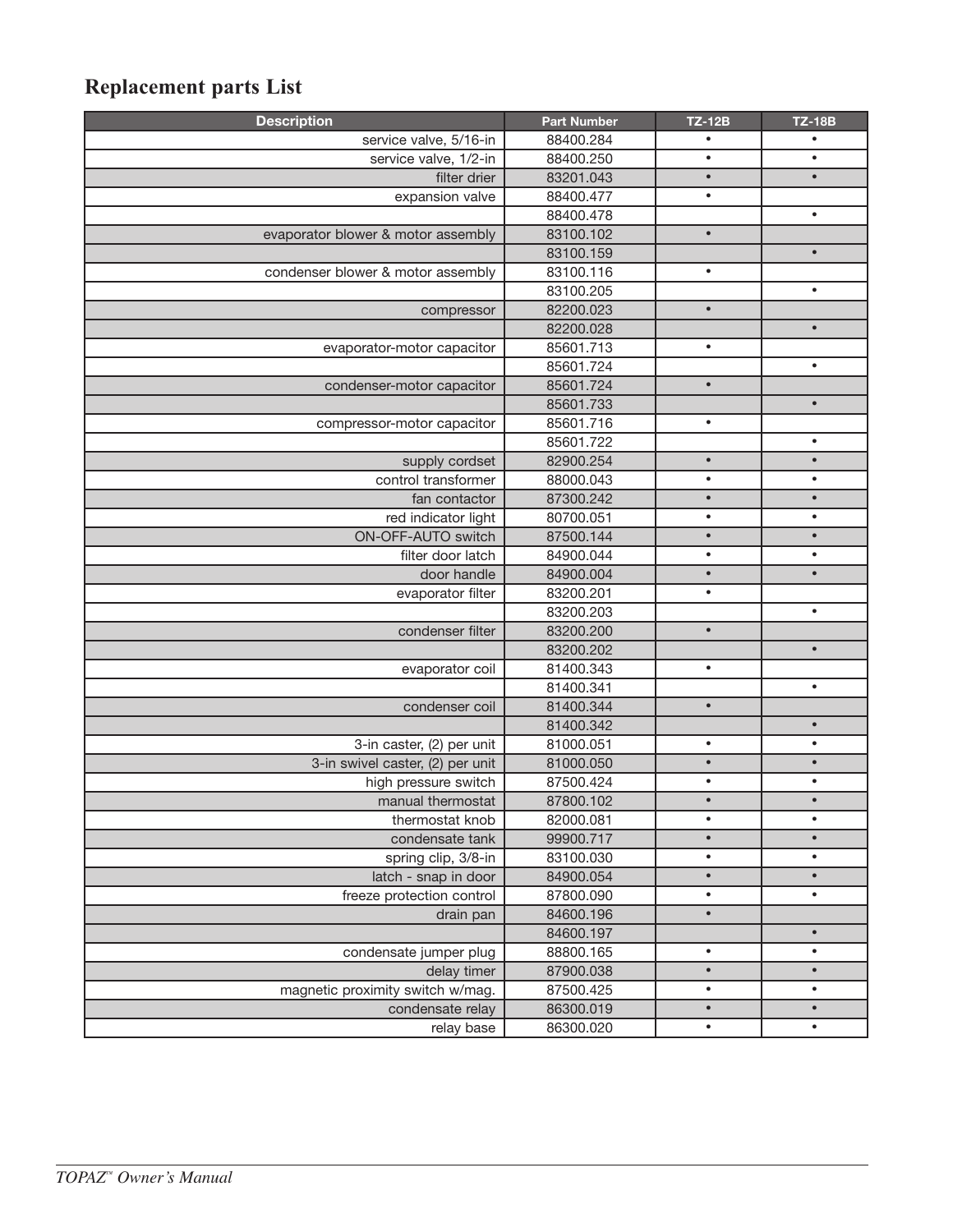## **Wiring Schematic, TZ-12B & TZ-18B**